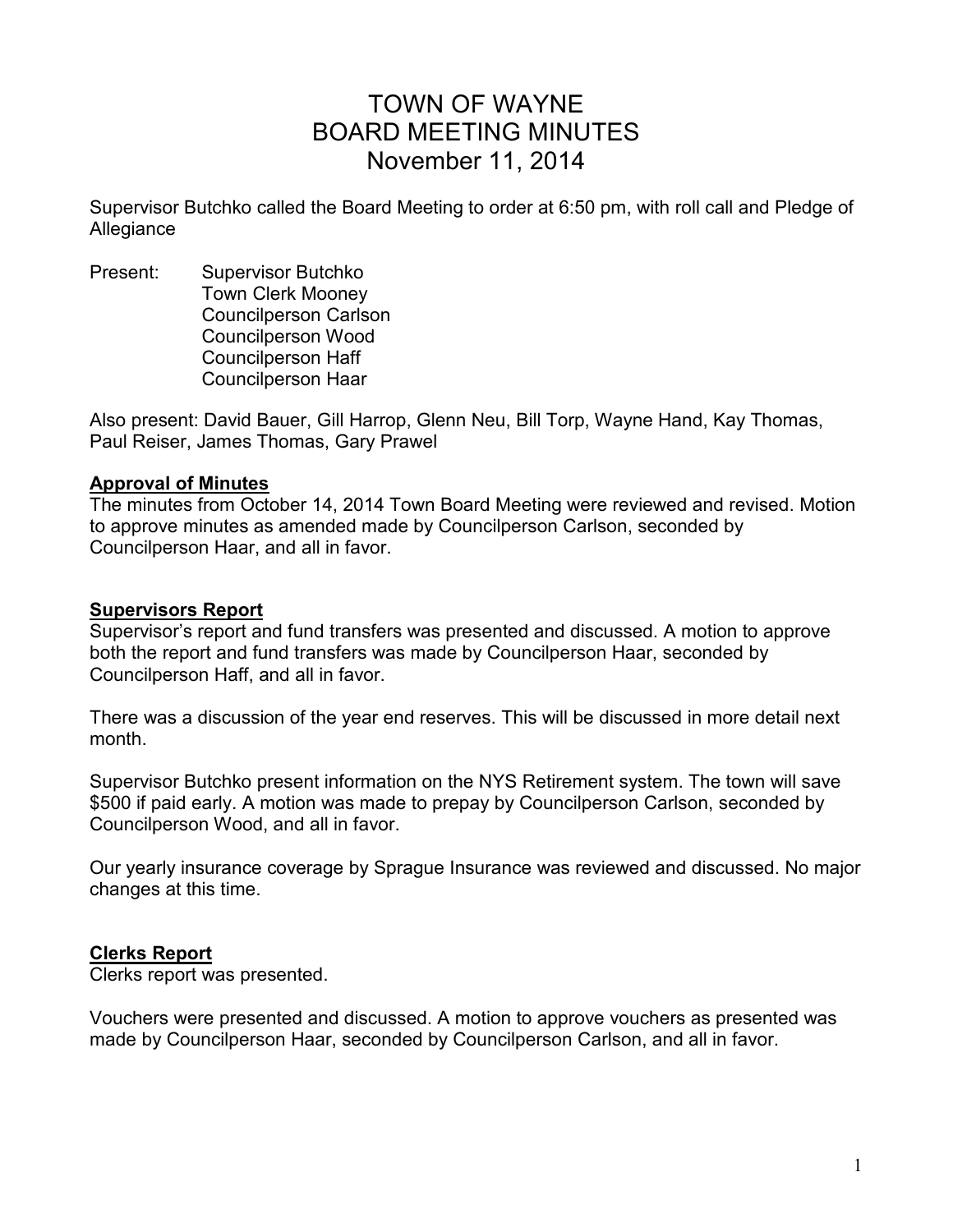## **Justice Report**

Report was reviewed. No discussion.

Justice appointee Gary Prawel was introduced to the board. He plans to attend Justice Training in December.

### **Highway Superintendent Report**

Journal was reviewed and discussed.

Received almost \$800 in recycling the scrap metal.

Filed for CHIPS (Consolidated Highway Improvement Program) reimbursement. Extreme winter recovery 9,187.06. This amount had to be used this year. The 31,841.50 was used on the other reimbursement. Will be able rollover 45,579.95 for next year.

FEMA – Certification was done. We applied for money, then issued 'blue folder'. This blue folder locks in the money. We will receive \$45,520.4. Congressman Reed may be able to get reimbursed another 25% from the State.

New Roller planned for delivery first part of December.

Review of letter to owner of Wixson Road property. This property had a septic tank placed in a TOW right of way.

# **Property Assessor Report**

Discussion of Right of Way issues. The County has an overlay map of County culverts and right of ways. Need to get electronic interface started so when work is done in the town, we can input data and info onto the County map, so we could have an active, correct data base. Documentation of rights of ways would be an on-going project.

The Board will send an invoice for full payment to the owner of the surplus property across the street so Supervisor Butchko can write an authorization for a quit claim deed in order to get it on the tax books by March 1<sup>st</sup>. Mr. Torp will need a signed deed by February 15<sup>th</sup>.

2015 Assessment role – Preliminary numbers have been completed for Waneta and Keuka Lake properties, and farms. The Yates County information will be shared by the State in order to make a 'Keuka Lake Neighborhood.' We are currently at 97% of current market values

Need to set public hearing for the 'Partial Property Tax Exemption for Capital Improvements' law. A motion was made to have a public hearing regarding this law on December  $9<sup>th</sup>$  by Councilperson Wood, seconded by Councilperson Carlson, and all in favor.

There was discussion of a property with 'dual deeds' but one tax number. These properties were merged 6-7 years ago as one tax property. The owner should have filed with the county a subdivision or lot line adjustment, but that did not happen. Now the owner wants to sell back one of these properties. The Board needs to add language to the planning and zoning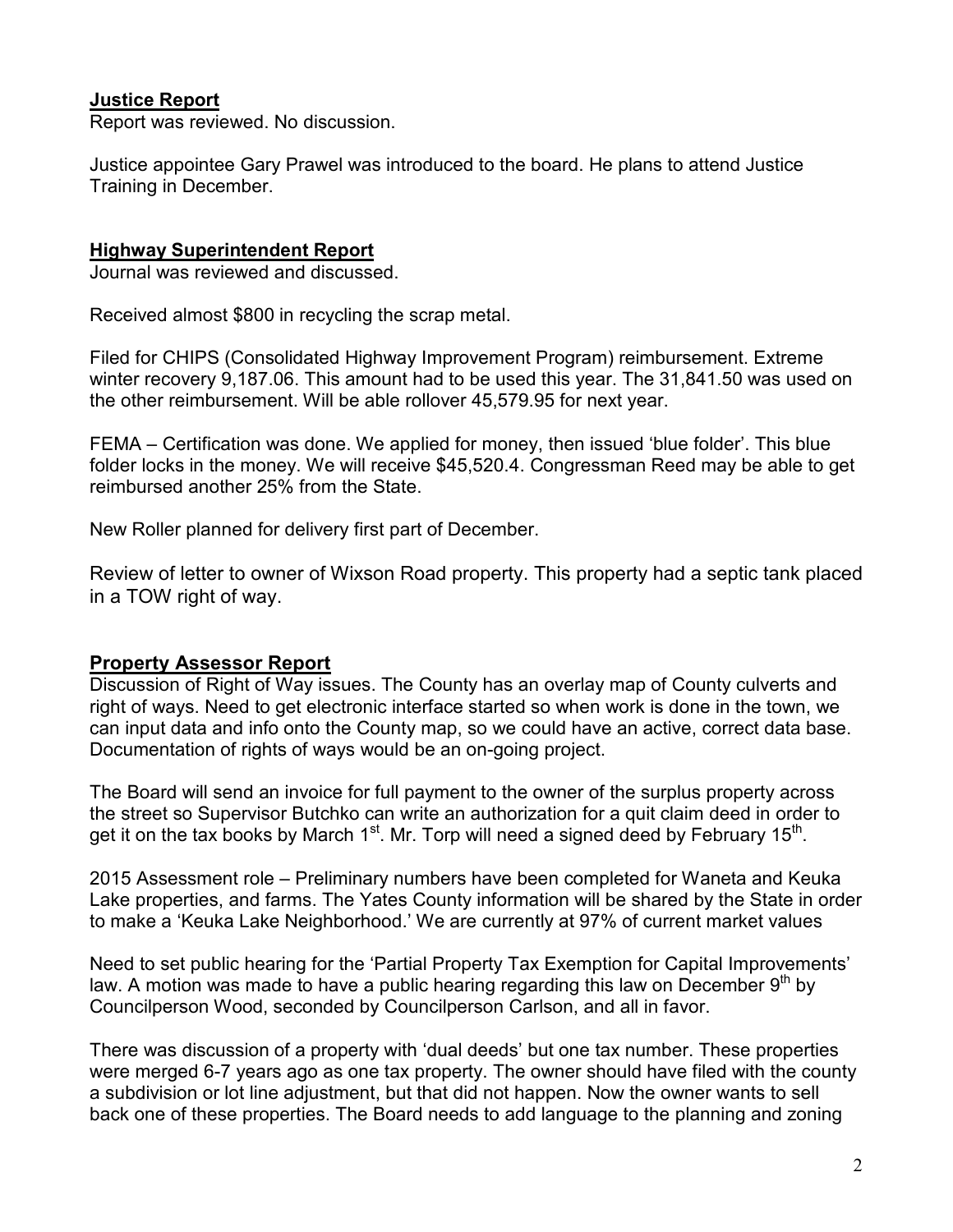subdivision applications. If the property owner fails to file it within 90 days of town approval, the subdivision becomes null and void. This is a converse situation, this 're-subdivide' or merging parcels. The Board will add language to the planning and zoning applications that states if two lots are to be merged, the owner will be subject to planning and zoning regulations based on the date of the application. A property tax adjustment break will not be given until these parcels are legally merged. Once a merge takes place it becomes one tax parcel. The Board will submit a letter with the County stating that the current tax map should reflect what should be recorded in deed history and to please verify.

# **Code & Zoning Officer**

Review of report as submitted.

There was a discussion of recommended changes to existing LUR law for section 6.2 regarding definitions of primary use and secondary use. The motion to approve these changes was made by Councilperson Carlson, seconded by Councilperson Haar. All in favor and roll call vote as follows:

- Councilperson Wood Aye
- Councilperson Haff Aye
- Supervisor Butchko Aye
- Councilperson Haar Aye
- Councilperson Carlson Aye

A motion was made to set a public hearing to present and discuss these proposed changes for December 9<sup>th</sup> by Councilperson Wood, seconded by Councilperson Haar, and all in favor.

### **Watershed**

Reviewed the KWIC report.

For 2015, the board suggests our inspector sets up objectives for inspections due for the year, delineating 'ancient' overdue inspections and 1 month overdue inspections.

### **Planning Board**

Minutes were reviewed.

A recommendation was made that the Board take a more aggressive approach to soliciting more members for both the Planning and Zoning Boards. An announcement will be placed on the website.

A request was made to buy 10-15 additional copies of 'A Short Course for Planning and Zoning'.

# **Dog Control Officer**

Elizabeth Kenyon and Megan Pifer attended Dog Control County Training.